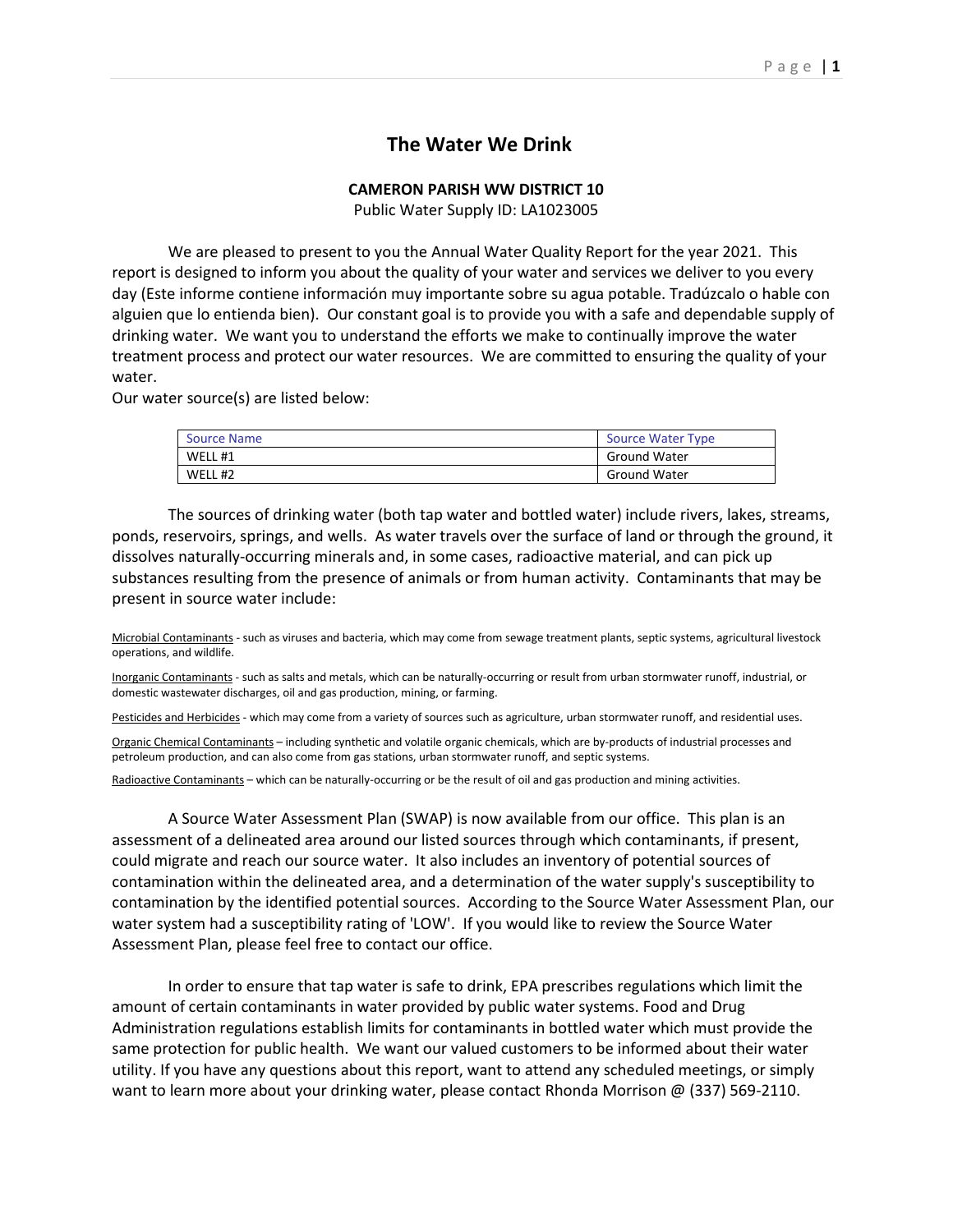If present, elevated levels of lead can cause serious health problems, especially for pregnant women and young children. Lead in drinking water is primarily from materials and components associated with service lines and home plumbing. CAMERON PARISH WW DISTRICT 10 is responsible for providing high quality drinking water but cannot control the variety of materials used in plumbing components. When your water has been sitting for several hours, you can minimize the potential for lead exposure by flushing your tap for 30 seconds to 2 minutes before using water for drinking or cooking. If you are concerned about lead in your water, you may wish to have your water tested. Information on lead in drinking water, testing methods, and steps you can take to minimize exposure is available from the Safe Drinking Water Hotline or a[t http://www.epa.gov/safewater/lead.](http://www.epa.gov/safewater/lead)

The Louisiana Department of Health routinely monitors for constituents in your drinking water according to Federal and State laws. The tables that follow show the results of our monitoring during the period of January 1st to December 31st, 2021. Drinking water, including bottled water, may reasonably be expected to contain at least small amounts of some contaminants. The presence of contaminants does not necessarily indicate that water poses a health risk.

In the tables below, you will find many terms and abbreviations you might not be familiar with. To help you better understand these terms, we've provided the following definitions:

#### Parts per million (ppm) or Milligrams per liter (mg/L) – one part per million corresponds to one minute in two years or a single penny in \$10,000.

Parts per billion (ppb) or Micrograms per liter (ug/L) – one part per billion corresponds to one minute in 2,000 years, or a single penny in \$10,000,000.

Picocuries per liter ( $pCi/L$ ) – picocuries per liter is a measure of the radioactivity in water.

Treatment Technique (TT) – an enforceable procedure or level of technological performance which public water systems must follow to ensure control of a contaminant.

Action level (AL) – the concentration of a contaminant that, if exceeded, triggers treatment or other requirements that a water system must follow.

Maximum contaminant level (MCL) – the "Maximum Allowed" MCL is the highest level of a contaminant that is allowed in drinking water. MCL's are set as close to the MCLG's as feasible using the best available treatment technology.

Maximum contaminant level goal (MCLG) – the "Goal" is the level of a contaminant in drinking water below which there is no known or expected risk to human health. MCLG's allow for a margin of safety.

Maximum residual disinfectant level (MRDL) – The highest level of a disinfectant allowed in drinking water. There is convincing evidence that addition of a disinfectant is necessary for control of microbial contaminants.

Maximum residual disinfectant level goal (MRDLG) – The level of a drinking water disinfectant below which there is no known or expected risk to health. MRDLGs do not reflect the benefits of the use of disinfectants to control microbial contaminants.

Level 1 assessment – A study of the water system to identify potential problems and determine (if possible) why total coliform bacteria have been found in our water system.

Level 2 Assessment - A very detailed study of the water system to identify potential problems and determine (if possible) why an E. coli MCL violation has occurred and/or why total coliform bacteria have been found in our water system on multiple occasions.

#### During the period covered by this report we had the below noted violations.

| <b>Compliance Period</b>                            | Analyte | Type |
|-----------------------------------------------------|---------|------|
| No Violations Occurred in the Calendar Year of 2021 |         |      |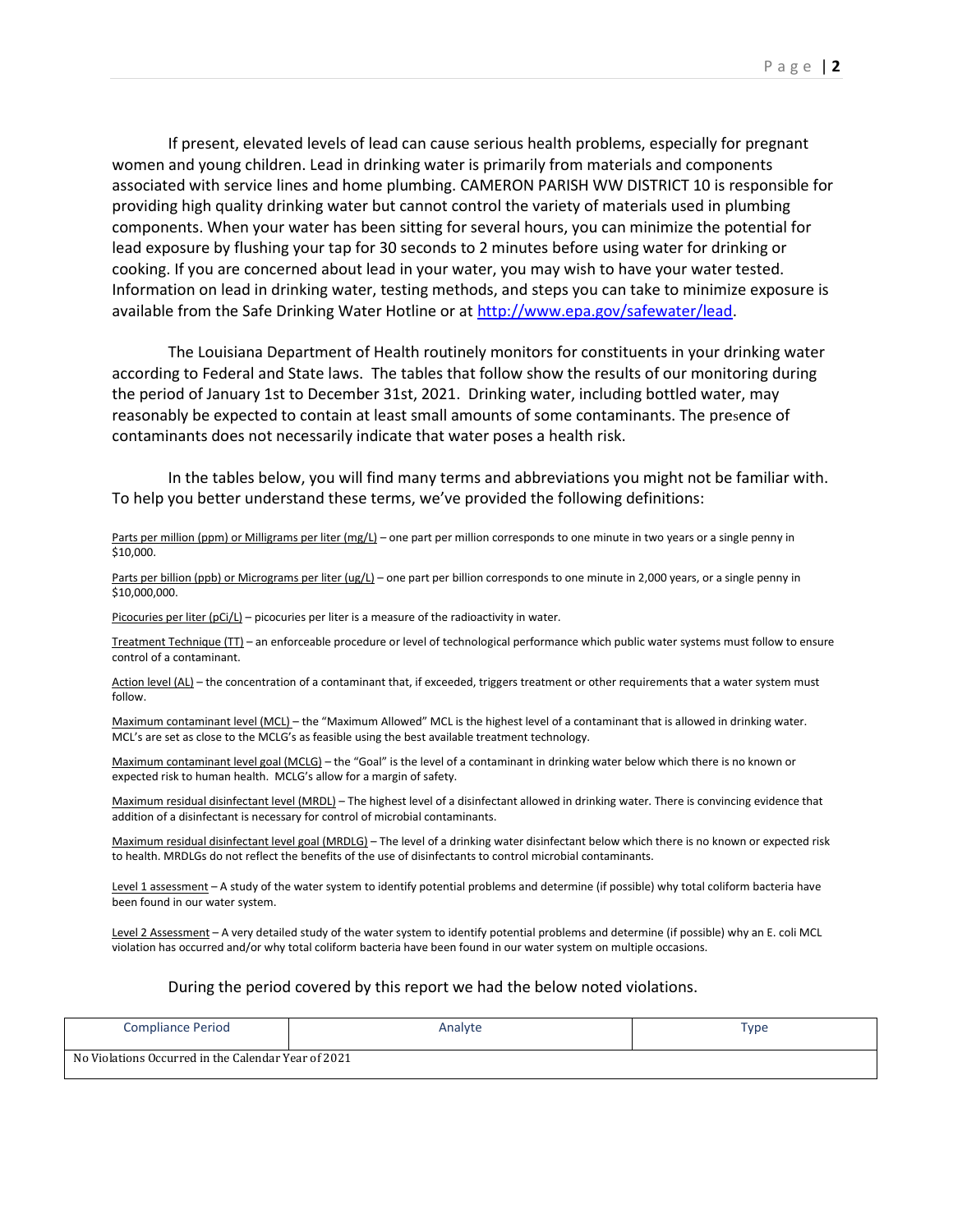| Disinfectant    | Date | <b>Highest RAA</b> | Unit | Range                      | MRDL                    | <b>MRDLG</b> | <b>Typical Source</b>                    |
|-----------------|------|--------------------|------|----------------------------|-------------------------|--------------|------------------------------------------|
| <b>CHLORINE</b> | 2021 | 0.8                | ppm  | 0.51<br>ົ ເ− ∪.ວ⊥<br>ב כ.ט | $\overline{\mathbf{r}}$ | Д            | Water additive used to control microbes. |

In the tables below, we have shown the regulated contaminants that were detected. Chemical Sampling of our drinking water may not be required on an annual basis; therefore, information provided in this table refers back to the latest year of chemical sampling results. To determine compliance with the primary drinking water standards, the treated water is monitored when a contaminant is elevated in the source water.

| <b>Source Water Regulated</b><br>Contaminants | Collection<br>Date | <b>Highest</b><br>Value | Range       | Unit | <b>MCL</b> | <b>MCLG</b> | <b>Typical Source</b>                                                                                                           |
|-----------------------------------------------|--------------------|-------------------------|-------------|------|------------|-------------|---------------------------------------------------------------------------------------------------------------------------------|
| <b>FLUORIDE</b>                               | 10/22/2019         | 0.2                     | $0.1 - 0.2$ | ppm  |            |             | Erosion of natural deposits; Water additive<br>which promotes strong teeth; Discharge from<br>fertilizer and aluminum factories |

| <b>Treated Water Regulated</b><br><b>Contaminants</b>       | Collection<br>Date | <b>Highest</b><br>Value | Range | Unit | <b>MCL</b> | <b>MCLG</b> | <b>Typical Source</b> |  |  |  |
|-------------------------------------------------------------|--------------------|-------------------------|-------|------|------------|-------------|-----------------------|--|--|--|
| No Detected Results were Found in the Calendar Year of 2021 |                    |                         |       |      |            |             |                       |  |  |  |

| Source Water Radiological<br><b>Contaminants</b> | Collection<br><b>Date</b> | <b>Highest</b><br>Value | Range      | Unit  | <b>MCL</b> | <b>MCLG</b> | <b>Typical Source</b>                                                                                                                                                                                                     |  |  |
|--------------------------------------------------|---------------------------|-------------------------|------------|-------|------------|-------------|---------------------------------------------------------------------------------------------------------------------------------------------------------------------------------------------------------------------------|--|--|
| COMBINED RADIUM (-226<br>& -228)                 | 10/22/2019                | 1.41                    | $0 - 1.41$ | pCi/l |            | 0           | Erosion of natural deposits                                                                                                                                                                                               |  |  |
| <b>GROSS BETA PARTICLE</b><br><b>ACTIVITY</b>    | 10/22/2019                | 2.4                     | $0 - 2.4$  | pCi/l | 50         | 0           | Decay of natural and man-made deposits.<br>Note: The gross beta particle activity MCL is<br>4 millirems/year annual dose equivalent to<br>the total body or any internal organ. 50<br>pCi/L is used as a screening level. |  |  |

| <b>Treated Water Radiological</b><br>Contaminants           | <b>Collection</b><br>Date | Highest<br>Value | Range | Unit | <b>MCL</b> | <b>MCLG</b> | <b>Typical Source</b> |
|-------------------------------------------------------------|---------------------------|------------------|-------|------|------------|-------------|-----------------------|
| No Detected Results were Found in the Calendar Year of 2021 |                           |                  |       |      |            |             |                       |

| Lead and Copper | Date | 90 <sup>th</sup> percentile                                 | Range | Jnıt | <b>Sites</b><br>Over AL | Typical Source |
|-----------------|------|-------------------------------------------------------------|-------|------|-------------------------|----------------|
|                 |      | No Detected Results were Found in the Calendar Year of 2021 |       |      |                         |                |

| <b>Disinfection Byproducts</b>   | Sample Point       | Period | <b>Highest</b><br><b>LRAA</b> | Range            | Unit | <b>MCL</b> | <b>MCLG</b> | <b>Typical Source</b>                        |
|----------------------------------|--------------------|--------|-------------------------------|------------------|------|------------|-------------|----------------------------------------------|
| TOTAL HALOACETIC<br>ACIDS (HAA5) | DEEP BAYOU         | 2021   | 15                            | $14.6 -$<br>14.6 | ppb  | 60         | $\theta$    | By-product of drinking<br>water disinfection |
| TOTAL HALOACETIC<br>ACIDS (HAA5) | GULF BEACH HIGHWAY | 2021   | 13                            | $12.8 -$<br>12.8 | ppb  | 60         | $\theta$    | By-product of drinking<br>water disinfection |
| <b>TTHM</b>                      | DEEP BAYOU         | 2021   | 63                            | $63.2 -$<br>63.2 | ppb  | 80         | $\theta$    | By-product of drinking<br>water chlorination |
| <b>TTHM</b>                      | GULF BEACH HIGHWAY | 2021   | 56                            | $55.7 -$<br>55.7 | ppb  | 80         | $\theta$    | By-product of drinking<br>water chlorination |